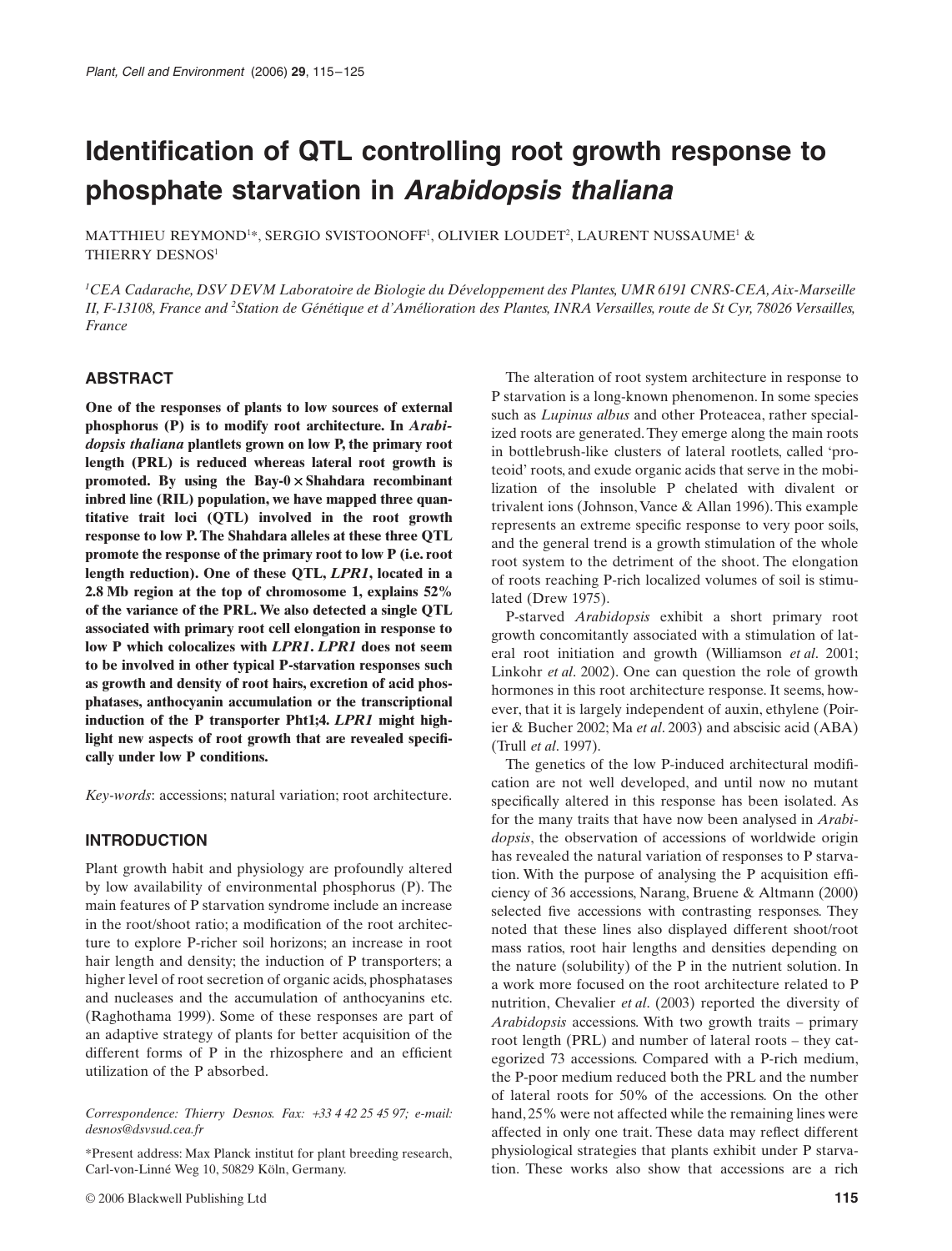source of genetic diversity to analyse P-starvation responses. Overall, these observations suggest that a deeper understanding of the root architecture of *Arabidopsis* in response to low exogenous P should result from the power of quantitative trait loci (QTL) analysis.

# **MATERIALS AND METHODS**

#### **Plant material**

Accessions of *A. thaliana* used were: Bay-0 (Bayreuth, N57923), Columbia (Col-0 CS60000), Cape Verde Islands (Cvi, N902), Shahdara (N57924) and Wassilevskaja (WS, N5390). Progenies of seeds were provided by the NASC (<http://nasc.nott.ac.uk>). Landsberg *erecta* was from Lehle (Round Rock, TX, USA).

For QTL analysis, we used the Core-Pop set of 165 RILs (N57921) selected from the original 411 RIL population as an optimal set for QTL mapping experiments (Loudet *et al*. 2002; see <http://www.inra.fr/qtlat/for>details).

For the confirmation and fine analysis of *LPR1*, we generated near-isogenic lines (NILs) by segregating F6 RIL  $(194<sup>B</sup>$  and  $194<sup>S</sup>)$ . These are called heterogeneous inbred family (HIF) lines (Tuinstra, Ejeta & Goldsbrough 1997). *LPR1* maps between molecular markers MSAT1.10 and NGA248 at the top of chromosome 1. We examined the whole collection of 411 Bay-0 $\times$ Shahdara RILs and we found that the F6 generation of RIL194 contains a residual heterozygosity at markers MSAT1.10 and NGA248 only (Loudet *et al*. 2002). From the progeny of this RIL, we selected the HIF couple (fixed for the Bay-0 194<sup>B</sup> allele or the Shahdara  $194<sup>s</sup>$  allele) by genotyping individuals with markers MSAT1.10 and NGA248.

For the dissection of epistasis between *LPR1*, *LPR2* and *LPR3*, RILs that carry a recombinant event between the markers flanking one of these QTL were withdrawn because the exact QTL genotype could not be asserted.

#### **Plant growth and measurements**

The *in vitro* nutrient solution (MS) was prepared based on the Murashige & Skoog (1962) protocol; it was diluted 10 times with  $8 \text{ g L}^{-1}$  agar (Sigma, catalogue number A-7002; Saint Louis, MO, USA) and 1% sucrose. For the high P condition, 500  $\mu$ M NaH<sub>2</sub>PO<sub>4</sub> was added to the medium, while for the low P condition,  $5 \mu M \text{ NaH}_2\text{PO}_4$  and  $495 \mu M$ NaCl were added to the medium. The pH was buffered at 5.6–5.8 with 3.5 mM of MES. Forty millilitres of the autoclaved medium were poured into  $12 \times 12$  cm Petri dishes. For the iron (Fe) starvation experiments, no  $FeSO<sub>4</sub>$  was added to the media while 300  $\mu$ M FerroZine [3-(2-pyridyl)-5,6diphenyl-1,2,4-triazine sulphonate; Sigma] was added to chelate any Fe as previously described (Yi & Guerinot 1996). For sulphur (S) starvation,  $MgSO<sub>4</sub>$  was replaced by  $MgCl<sub>2</sub>$ . Media deprived of nitrogen (N) contained 2.07 mM NaCl and 1.88 mM KCl instead of  $2.07$  mM NH<sub>4</sub>NO<sub>3</sub> and 1.88 mM KNO<sub>3</sub>.

The seeds were surface sterilized for 5 min in a solution of ethanol (90%)-Bayrochlore™ (Bayrol Mundolsheim, France) (10%), and was rinsed twice with ethanol (100%). Five seeds of each line were placed on each plate. The plates were stored at 4 °C overnight and then vertically disposed in a growing chamber for 10 d (16 h photoperiod; 24.5/ 21 °C day/night, respectively). For QTL mapping, the plates (two per line) were randomly moved every 2 d within the same shelf of the growth chamber.

Ten-day-old plantlets were scanned (Agfa Snap Scan 1236s, Ridgefield Park, NJ, USA) and the roots were measured with Bioscan Optimas V6.10 image analyser (Edmonds, WA, USA). This software allowed us to measure the PRL (in 5 or 500  $\mu$ M P) and the total length of the root system (in 500  $\mu$ M only) for each plant. We were also able to count the number of visible (emerged) lateral roots for each plant (in 500  $\mu$ M only).

The length of the primary root epidermis cells was measured only in experiment 1 (Exp1). A 1–2 cm piece of primary root from a 10-day-old plantlet was mounted between a lame and lamella and sealed with nail varnish (Gemey, Paris, France). Cell length was measured under the microscope (Leica-Leitz DM RXA; Wetzlar, Germany) by using a micrometer. Ten cells, located above the elongation zone, were measured per root for each RIL. Statistical analysis was then performed by using SPSS (SPSS 11.0.1), general linear model, univariate. The response of PRL and primary root cell length to P starvation was estimated with the following formula:

 $Response = (trait in high P - trait in low P)/ trait in high P$ 

#### **QTL mapping and analysis**

For the parental lines and the 165 RILs, the root traits of five individual plantlets were measured. The growth traits measured were PRL and the number of lateral roots for both the low and the high P plantlets, and the total length of lateral roots (ΣLRl) for the high P plantlets only. We repeated the QTL experiment in the same growth chamber on two different dates.

Broad sense heritability  $(h<sup>2</sup><sub>b</sub>)$  was estimated for each trait by using the following equation:

 $h^2_b = \text{VG}/(\text{VG} + \text{VE})$ 

where VG is the variance between RILs and VE is the variance within RIL.

QTL detections were performed by using QTL Cartographer (Basten, Weir & Zeng 1995). Briefly, QTL were detected successively by interval mapping (IM) and composite interval mapping (CIM). IM (Lander & Botstein 1989) was used first to determine the putative QTL involved in the variation of the considered trait. CIM model 6 of QTL Cartographer was then performed. The closest marker to each local logarithim-of-odds (LOD) score peak was considered as a cofactor while testing the presence of a novel QTL elsewhere in the genome. The number of cofactors in our models varied from three to six, depending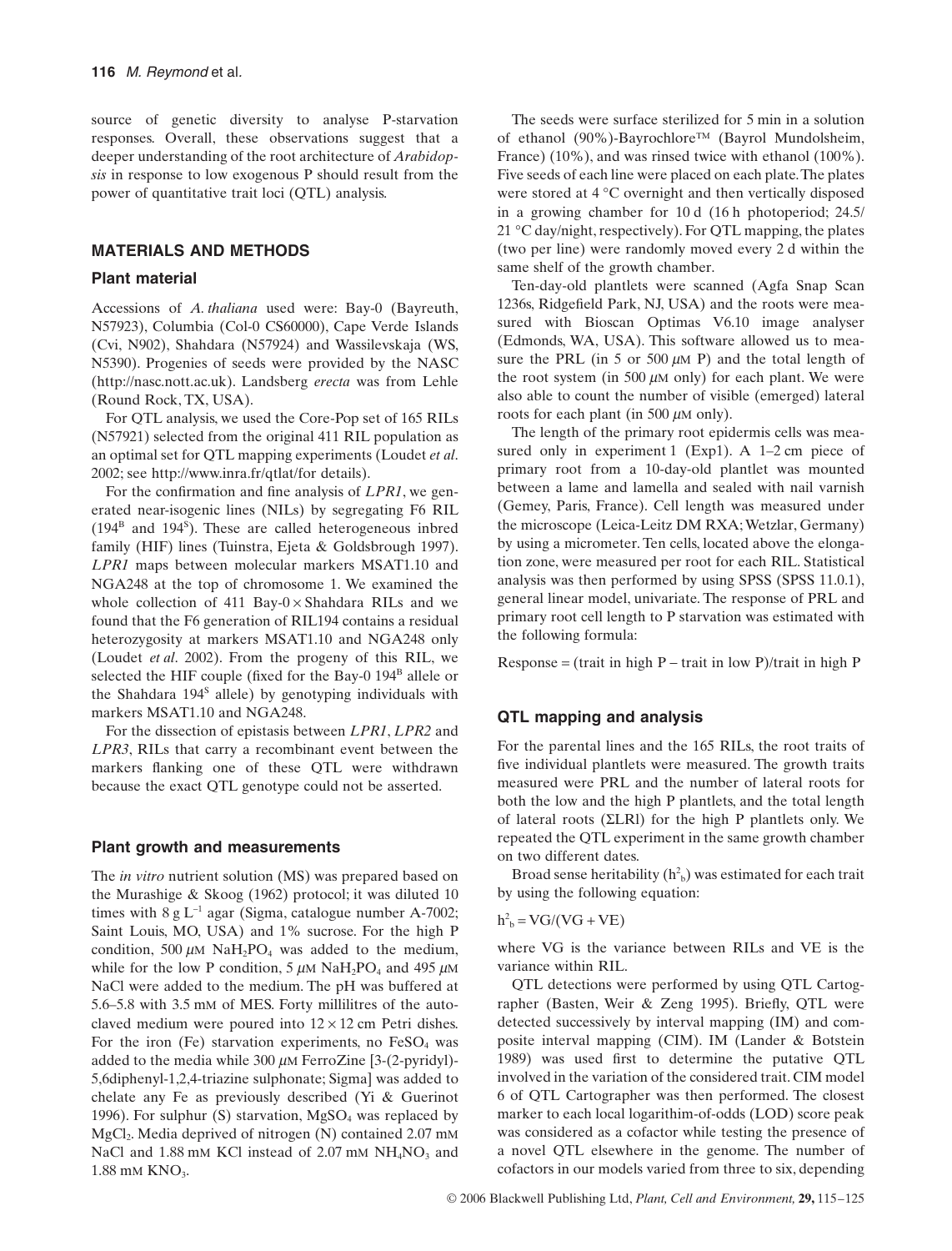on the trait. The same cofactors were used for identical traits measured in the two QTL experiments. When a cofactor was also a flanking marker of the tested region, the cofactor was excluded from the model. The walking speed was 0.5 cM. As suggested by Churchill & Doerge (1994), the LOD significant threshold was estimated from several test permutation analyses. One thousand permutations of phenotypic data were analysed by using the CIM model for each trait as described earlier. On average, the experimentwise threshold obtained ( $\alpha$  = 5%) for all the traits that were studied corresponds to a 2.5 LOD.

The additive effects of the detected QTL were estimated from CIM results. Additive effect represents the mean effect of the replacement of the Shahdara allele by the Bay-0 allele at a particular locus. The contribution of each detected QTL to the total variance  $(R^2)$  was estimated by variance component analyses. Significant QTL–QTL interactions (epistatic effect) were also added to the genetic model via the corresponding marker interactions.

#### **Analysis of low P response**

In order to quantify the anthocyanin content, the plants were grown for 20 d on MS media with 5 or 500  $\mu$ M P. Anthocyanins were extracted from 20 mg of pooled rosette leaves of either HIF 194B or 194S, and five independent extractions were performed for each growth condition. Anthocyanins were extracted and quantified as described by Ticconi, Delatorre & Abel (2001).

For *in vivo* visualization of acidic phosphatase activity, 10-day-old plants grown on MS media with 5 or 500  $\mu$ M P were transferred to MS media containing 0.008% BCIP (Trull & Deikman 1998) and 5 or 500  $\mu$ M P, respectively, and were replaced in normal growth conditions for 48 h. The plants were then observed and photographed with a stereomicroscope MZ16A (Leica).

For reverse transcription-polymerase chain reaction (RT-PCR) analysis of gene expression, RNA was extracted from roots of 10-day-old plants grown on an MS medium with either 5 or 500  $\mu$ M P. RNA-Easy plant extraction kit (Qiagen, Valencia, CA, USA) was used according to the manufacturer's instructions. Six micrograms of total RNA were treated with DNase1 (Roche Diagnostics, Indianapolis, IN, USA) for 15 min at 37 °C and were used for the retro-transcription reaction using the AMV reverse transcriptase (Roche Diagnostics) according to the manufacturer's instructions. Aliquots of each preparation were used as templates after dilution for the PCR. The first strand cDNA amount was adjusted in order to have semiquantitative responses. PCR was performed with specific oligonucleotides for *Pht1; 4* (F: CGATCATTCCACTTC CTTCTTCTT, R: CCACGTGGTAATAAATACGACCG. Thermal cycling consisted of an initial denaturation at 94 °C for 5 min, followed by 25 cycles of denaturation step at 94 °C for 30 s, annealing at 60 °C for 30 s and extension at 72 °C for 1 min. A final extension at 72 °C was performed for 7 min. Normalization of samples was performed by using the actin gene *At3g18780* with primers ACT2F: CTTCCCTCAGCACATTCCAG and ACT2R: AACAT TGCAAAGAGTTTCAAGGT. For actin, the PCR consisted of 25 thermal cycles as described above.

# **RESULTS**

#### **Natural variation in response to low P**

To gain further insight into the natural variety of root system response to P starvation in *Arabidopsis*, we compared six commonly used accessions grown under low P and under high P (5 and 500  $\mu$ M P, respectively – see Materials and methods). Typical 10-day-old seedlings are shown in Fig. 1. A rapid examination of these seedlings shows that accessions have distinct root architecture. These accessions are also contrasted for their lateral roots. The ΣLRl for Shahdara, on average, was 14 cm whereas that of Bay-0 was 11 cm. In our growth conditions, Shahdara always exhibited the most developed lateral roots and Bay-0 was one of the accessions showing the least developed lateral roots (Fig. 1a).



**Figure 1.** Natural variation in root architecture response to phosphate (P) starvation. Pictures of different *Arabidopsis* accessions grown under (a) high P conditions or +P and (b) low P conditions or –P (scale bars = 1 cm). Bay, Bay-0; Sha, Shahdara; Col, Columbia; Ler, Landsberg *erecta*; WS, Wassilevskaja; Cvi, Cape Verde Islands.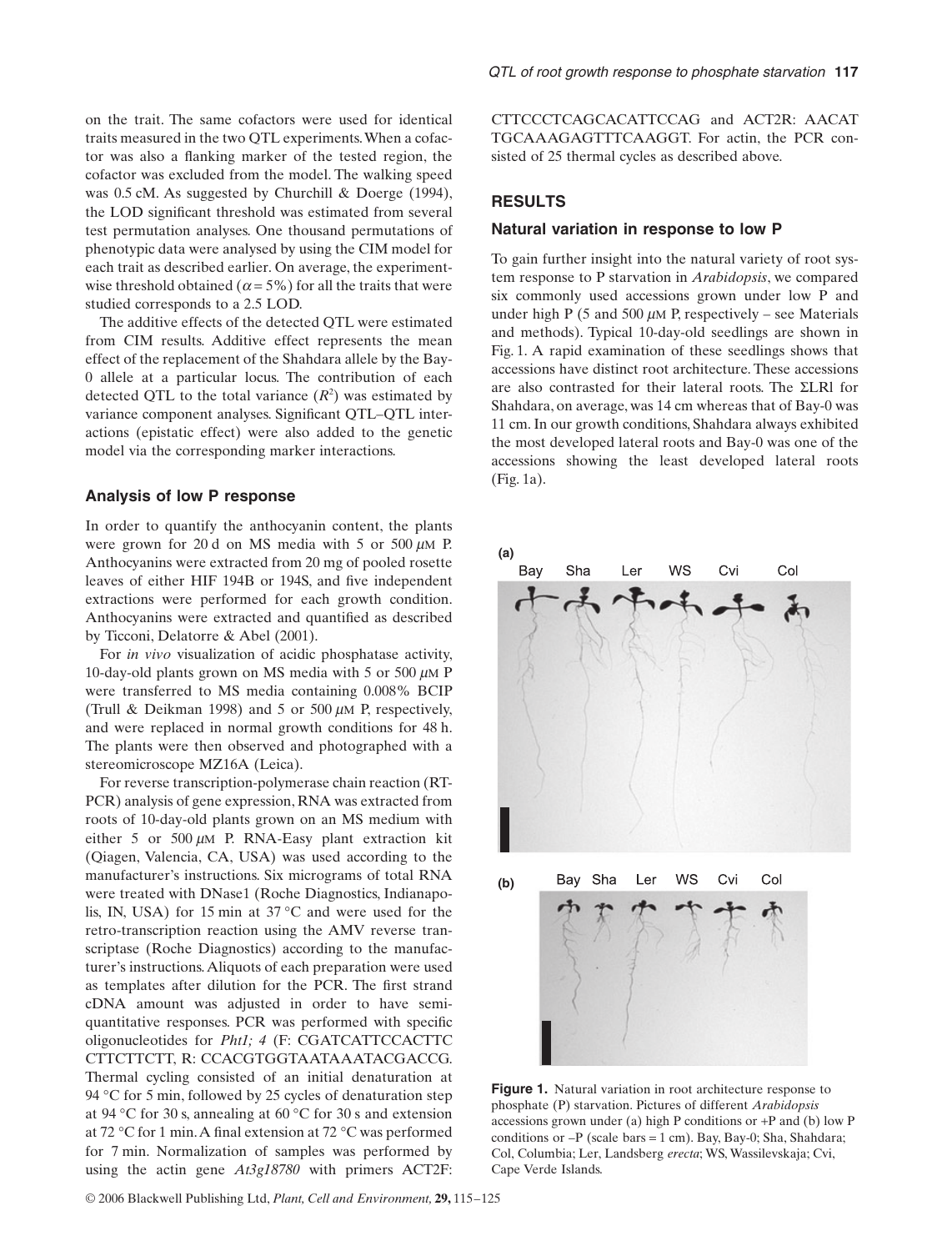By comparison with the high P medium, the general trend on low P medium shows a reduction of root length (Fig. 1b). The range of response is wide and PRL is dramatically reduced in Shahdara (75% reduction) while PRL is less affected in Bay-0 and L.*er* (20 and 19% reduction, respectively). Low P medium also restrained lateral root growth in each of these accessions (Fig. 1b).

In order to better characterize the Shahdara and Bay-0 root architectures, we plotted for each seedling the ΣLRl as a function of PRL (Fig. 2). This representation allows us to visualize the kinetics of the settling up of root architecture of 1–15-day-old seedlings. On a high P medium, the length of lateral roots of Shahdara was always higher than that of Bay-0. For instance, when the primary root reached 8 cm, the length of lateral roots was more than 20 cm for Shahdara and only 15 cm for Bay-0. On the low P medium, the root architecture of Bay-0 and Shahdara were remarkably different (Fig. 2). The PRL of Shahdara did not exceed 2 cm whereas that of Bay-0 went beyond 8 cm. A polynomial of degree 2 was adjusted on the ΣLRl plotted against PRL for each accession, with a high correlation  $(R^2)$  between 0.65 and 0.94 depending on line and P supply; see Fig. 2). These contrasted growth habits of Bay-0 and Shahdara accessions, especially under low P conditions, led us to characterize the genetics of these growth responses.

## **Primary and lateral root length in the Bay-0** × **Shahdara RIL population**

A series of 165 Bay-0 × Shahdara RILs (Loudet *et al.* 2002; see also Materials and methods) has been grown twice [Exp1 and experiment 2 (Exp2)] in a climatic chamber. For each experiment, the environmental conditions in the climatic chamber were set up in the same way and the RILs were grown on a low P and high P medium.



**Figure 2.** Graphical representation of root architecture of the Bay-0 and Shahdara accessions grown under two phosphate (P) conditions. The total length of lateral roots is plotted against the primary root length (PRL). Full symbols: Shahdara accession; open symbols: Bay-0 accession; squares: plantlets grown under P starvation (5  $\mu$ M P); circles: plantlets grown in high P medium (500  $\mu$ M P). Each dot represents a plant between 1 and 10 d old.

Under high P conditions, the parental lines showed a well-developed primary root and did not greatly differ from each other. Bay-0 had a PRL ranging from 6.9 to 5.2 cm and Shahdara from 7.71 to 5.36 cm in Exp1 and Exp2, respectively (data not shown).

For the RILs grown under high P, the distribution of the PRL is wide and there is a transgressive variation towards shorter as well as longer roots. In Exp1, a twofold amplitude of variation of PRL (from 5.6 to 10.9 cm) was observed among RILs (data not shown). In Exp2, on the average, the PRLs were smaller than in Exp1. This might be due to a slightly lower temperature of the growth chamber when this experiment was running. Nevertheless, during Exp2, we observed the same amplitude of lengths as in the Exp1 within the population of RILs with a twofold variation (from 4.2 to 9.2 cm) of PRL. In accordance with the results presented in Fig. 2, the PRL of the parental accessions differed considerably under low P conditions. For Shahdara, it did not reach 1 cm in both experiments, whereas for Bay-0 it was 2.3 and 3.3 cm in Exp1 and Exp2, respectively. For all the RILs, PRL was shorter when grown on low P medium than on high P medium, and it ranged from 0.2 to 4.8 cm depending on the RIL and the experiment (data not shown). The number of transgressive RILs, as well as the extent of their transgression beyond the Shahdara value, was small (data not shown). This indicates that the Shahdara parental accession already carries almost the best (higher) combination of alleles that increase this response.

Root growth depends of the number of cells produced in the root meristem and the extent of their elongation. To determine whether smaller PRL under low P conditions results from a reduction of cell extension, we measured the length of epidermis cells (Materials and methods). These measurements were performed for the two P conditions only in Exp1. In a high P environment, Shahdara and Bay-0 cell lengths were close (364 and 317  $\mu$ m, respectively) and for RIL they ranged from 167 to 456  $\mu$ m. Therefore, this population exhibits a large transgression in both directions for this trait. Surprisingly, in this P condition, there is a weak correlation  $(r = 0.21)$  between cell length and PRL (data not shown).

The primary root cells were significantly shorter under low P conditions than under high P conditions and ranged from 22 to 189  $\mu$ m. The length of primary root cells of parental lines differed considerably (48.8 and  $200 \ \mu m$  for Shahdara and Bay-0, respectively). In addition, either no transgression or a very small transgression was observed; Bay-0 had the longest cells and Shahdara had one of the shortest cells. Unlike what we observed under high P conditions, there was a higher correlation between cell length and PRL at low P conditions ( $r^2 = 0.58$ , data not shown).

The ΣLRl was measured for all the 165 RILs grown in high P conditions for 10 d (data not shown). This variable ranged from 0.4 to 31.8 cm in Exp1 and from 0.6 to 20.9 cm in Exp2. As for PRL, the ΣLRl of almost all the RILs in Exp2 were smaller than those measured in Exp1, and a correlation is observed for this trait between the two exper-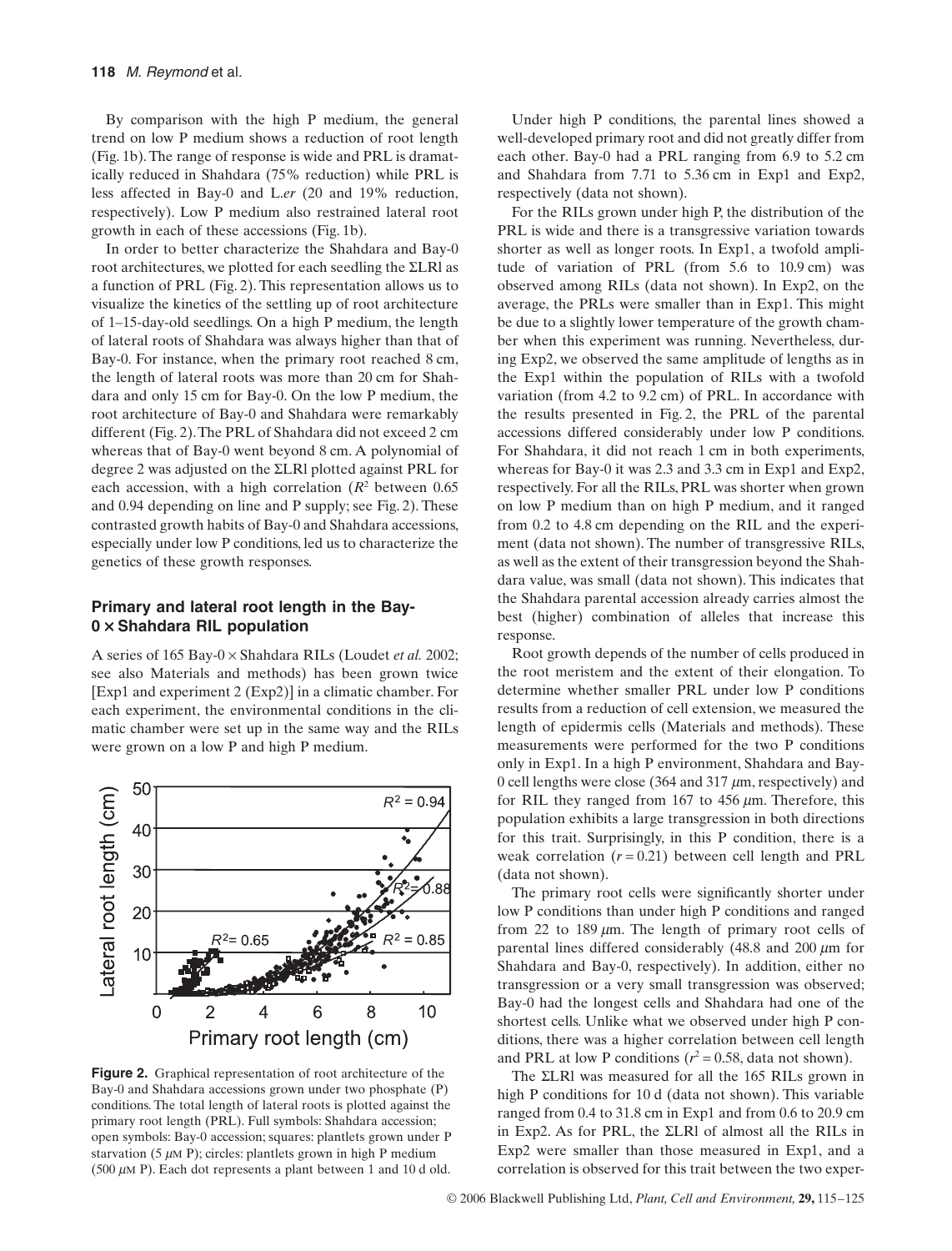

**Figure 3.** LOD score values from composite interval mapping (CIM) analyses of traits plotted against a linear representation of the *Arabidopsis* genome. Black lines represent LOD score values obtained in Exp1 and grey lines represent LOD score values obtained in Exp2. (a) Primary root growth response to phosphate (P) starvation. (b) Primary root cell growth response to P starvation.

iments  $(r = 0.52)$ . In the two experiments, the parental lines differed considerably from each other and Bay-0 always had a smaller ΣLRl than Shahdara. The transgression of ΣLRl is essentially beyond Shahdara, suggesting that Bay-0 carries one of the least favourable allelic combinations for this trait.

#### **Mapping QTL for response to P starvation**

**Table 1.** Quantitative trait loci (OTL) analysis results

In order to understand the root growth response to P environment, we have mapped QTL for PRL response.

In both experiments, the genetic model is composed of three QTL (*LPR1*, *LPR2* and *LPR3* on chromosomes 1, 3 and 4, respectively (Fig. 3a). *LPR1* has a major effect because it accounts for more than 52% of the phenotypic variation of PRL under low P conditions with an LOD value between 17.4 and 24.7 (Table 1). *LPR1* and *LPR2* did not colocalize with QTL of PRL in the high P environment (data not shown), underlining that these QTL are specific to PRL under P starvation. On the other hand, *LPR3* colocalizes with a QTL, affecting PRL in the high P environment (data not shown), suggesting that this QTL is involved in the PRL regardless of the P environment. Significant epistatic interactions were found between *LPR1* and *LPR2* and between *LPR1* and *LPR3* (Table 1).

The heritability of the PRL response to P environment was high (0.91, Table 1). The same QTL and epistatic interactions for PRL in the low P environment were found for the PRL response (data not shown and Table 1).

In order to better understand the epistatic interactions between QTL affecting the response to P, we grouped the RIL according to their genotype (Materials and methods). According to its QTL alleles, each of the 165 RIL has been categorized into one of eight genotypic classes. Figure 4 shows that the highest response to P occurs when the allele at *LPR1* is from Shahdara (columns 1–4), regardless of the genotype at the *LPR2* or *LPR3*. Moreover, the effects of *LPR2* and *LPR3* could be unravelled only when the allele at *LPR1* is from Bay-0 (columns 5–8). In addition, the effect of *LPR2* and *LPR3* appears to be additive (compare columns 5, 6 and 7 with 8). On the other hand, one could consider that the effect of *LPR1* is expressed only when Bay-0 allele is present at *LPR2* and/or *LPR3*.

|      | $\mathrm{OTL}^{\mathrm{a}}$     | Chromosome                                           | Marker <sup>b</sup> | Position $(cM)^c$ | $2a^d$  | LOD score | $r^{2e}$ | $r^2$ Model <sup>f</sup> | $h^{2g}$ | r <sup>h</sup> |
|------|---------------------------------|------------------------------------------------------|---------------------|-------------------|---------|-----------|----------|--------------------------|----------|----------------|
|      | Response of PRL to P starvation |                                                      |                     |                   |         |           |          |                          |          |                |
| Exp1 | LPR1                            |                                                      | <b>MSAT1.10</b>     | 18.7              | $-0.20$ | 17.4      | 52       | 89                       | 0.91     | 0.76           |
|      | LPR <sub>2</sub>                | 3                                                    | ATHCHIB2            | 20.8              | $-0.10$ | 7.9       | 13       |                          |          |                |
|      | LPR3                            | 4                                                    | <b>MSAT4.18</b>     | 50.8              | $-0.08$ | 6.6       | 8        |                          |          |                |
|      | LPR1*LPR2                       |                                                      |                     |                   |         |           | 14       |                          |          |                |
|      | LPR1*LPR3                       |                                                      |                     |                   |         |           | 2        |                          |          |                |
| Exp2 | LPR1                            |                                                      | <b>MSAT1.10</b>     | 17.7              | $-0.26$ | 24.7      | 52       | 83                       | 0.91     |                |
|      | LPR <sub>2</sub>                | 3                                                    | ATHCHIB2            | 26.0              | $-0.14$ | 8.7       | 12       |                          |          |                |
|      | LPR3                            | 4                                                    | <b>MSAT4.18</b>     | 49.8              | $-0.10$ | 6.3       | ⇁        |                          |          |                |
|      | LPR1*LPR2                       |                                                      |                     |                   |         |           | 10       |                          |          |                |
|      | LPR1*LPR3                       |                                                      |                     |                   |         |           | 0.5      |                          |          |                |
|      |                                 | Response of primary root cell length to P starvation |                     |                   |         |           |          |                          |          |                |
| Exp1 | LCP1                            |                                                      | <b>MSAT1.10</b>     | 19.2              | $-0.14$ | 6.0       | 29       | 28                       |          |                |

a The name given to a local LOD score peak contains the trait name suffixed with an order number.

<sup>b</sup>The closest left marker flanking the LOD score peak.

The position of the QTL is expressed in cM from the first marker of the chromosome.

d The mean effect (in trait unit) of the replacement of both Shahdara alleles by Bay-0 alleles at the QTL.

<sup>h</sup>Coefficient of correlation of the trait measured between the two experiments carried out.

e Percentage of variance explained by the QTL or by QTL–QTL interaction, when significant.

f Percentage of variance explained by the sum of the QTL or by QTL–QTL interaction detected.

g Heritability of the trait (see Materials and methods).

LOD, logarithm-of-odds; PRL, primary root length; P, phosphate.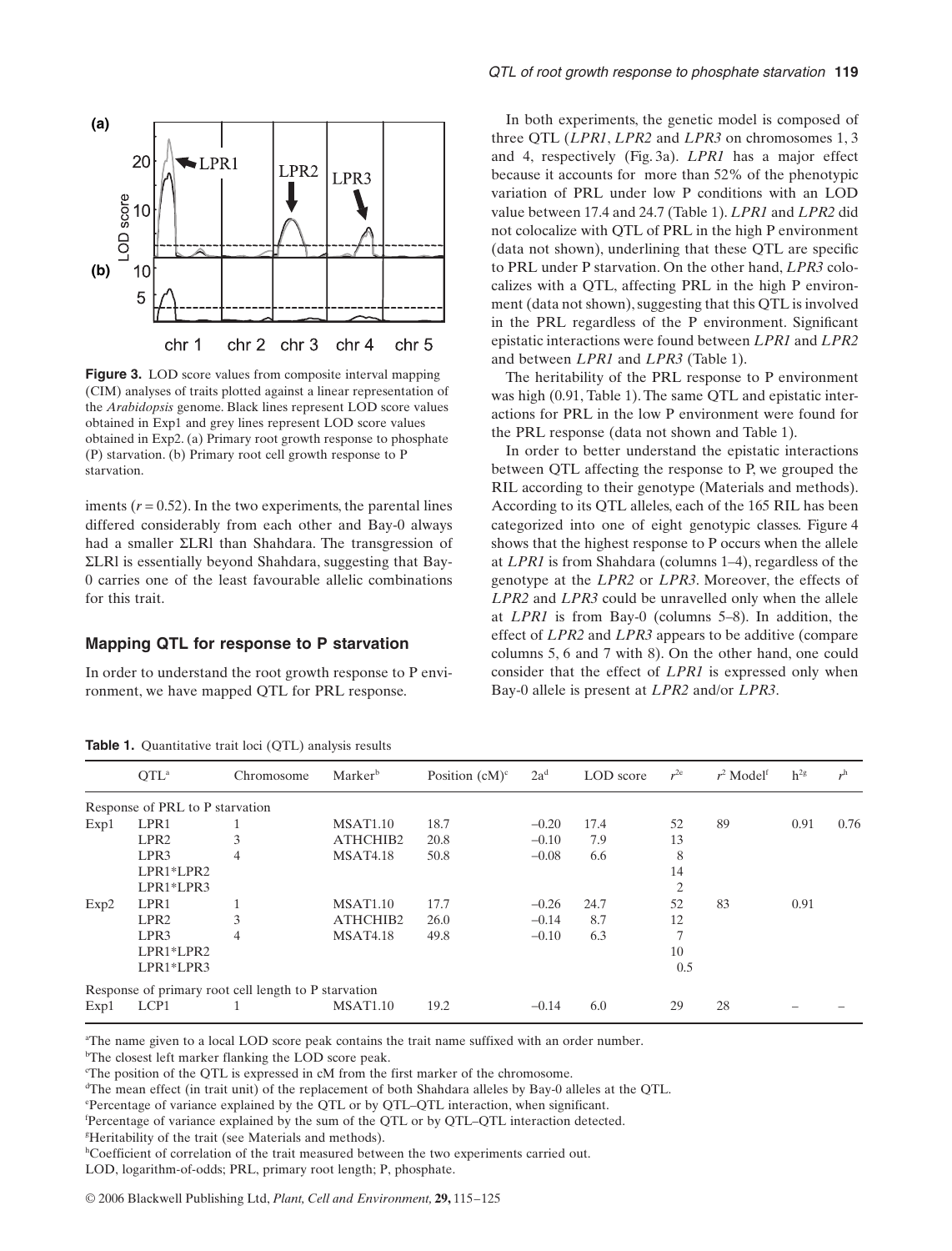

**Figure 4.** Relationship between the genotype of recombinant inbred line (RIL) at the different quantitative trait loci (QTL) and the response of primary root to phosphate (P) starvation. (a) RILs were classified according to their genotype at the three QTL for response of primary root length (PRL) to P starvation. (b) Phenotype of each class of RIL from Exp1 (black symbols) and from Exp2 (grey symbols). Shahdara (triangles) and Bay-0 (circles) are plotted in their respective genotypic class. Five to 22 RILs were measured per genotypic class. Error bars are standard deviations.

The heritability of cell length under low P conditions was high (0.76). Only one OTL of root cell length in response to low P was detected, at the top of chromosome 1, which explains 29% of the phenotypic variation for this trait (LPC in Table 1). Interestingly, this QTL colocalizes with the major QTL for the PRL response to phosphate environment (*LPR1*, Fig. 3b). These two QTL are most probably the same QTL because the data were not independent. Therefore, the small primary root under low P results, at least partially, from the effect of *LPR1* on cell elongation.

# **The crucial effect of** *LPR1* **on the primary root growth response to low P**

To confirm and better understand the role of *LPR1* in the root response to low P, we used NIL in the form of a HIF that differ only for their allele at the *LPR1* region (Materials and methods): either Bay-0 (194<sup>B</sup>) or Shahdara (194<sup>S</sup>). These two lines were grown in low P and in high P environments and the PRL of 10-day-old plantlets was measured (Fig. 5).

In low P, 194<sup>B</sup> looks like the parental Bay-0 accession and 194<sup>S</sup> looks like the Shahdara accession (Fig. 5a). Figure 5c shows that the PRL of  $194<sup>s</sup>$  was less than 1 cm whereas in 194B it reached 3 cm. This result further confirms the major role of *LPR1* in the variation of this trait. We tested whether *LPR1* also affects ΣLRl in response to low P. When grown under low P environment, ΣLRl ranged from 0.6 to 7.9 cm for  $194<sup>S</sup>$  and from 0.5 to 12.4 cm for  $194<sup>B</sup>$  (Fig. 5d). In contrast to PRL, the distribution of ΣLR of the HIFs is largely overlapping. Therefore, this supports the view that in a low P environment, *LPR1* is involved to a much greater extent in the growth response of primary root than lateral roots.

The cell length of primary and lateral roots was measured for the two NILs and the parental accessions (Fig. 5e).

Under low P conditions, the primary root cells were much shorter in Shahdara and  $194<sup>S</sup>$  than in Bay-0 and  $194<sup>B</sup>$  This is in good accordance with results of root length presented in Fig. 5c. On the other hand, the cell length of lateral roots was not dependent on the *LPR1* allele. Once again, this corroborates data in Fig. 5d. Altogether, the NIL analysis confirmed that *LPR1* is a major QTL of primary root cell length in response to the low P environment.

# **The Shahdara dominant allele of** *LPR1* **is responsible for the low P response**

The two NILs 194<sup>B</sup> and 194<sup>S</sup> were studied together with the original heterozygous (194<sup>B/S</sup>) plants. Interestingly, in the low P environment, the primary root of  $194^{B/S}$  is slightly longer than that of 194<sup>s</sup> (Fig. 5f). In other words, the heterozygote strongly responded to P starvation. The degree of dominance (*d/a*, with *d* as the dominance deviation and *a* as the additivity; Tanksley 1993) of the Shahdara allele on this trait is 0.6. These data convincingly show that the Shahdara allele of *LPR1* is largely dominant over the Bay-0 allele. This suggests that Bay-0 carries a non-functional or a hypomorphic allele at *LPR1* that is not or only poorly able to trigger the response to low P. Thus, the short primary root in low P is most probably due to a functional allele of *LPR1*. Alternatively, the Bay-0 allele is inappropriately expressed.

# **Classical traits used to characterize the Pstarvation response are not under the control of** *LPR1*

We have shown above that the primary root growth response to P starvation is strongly compromised in plants homozygous for the Bay-0 allele at *LPR1*. In order to know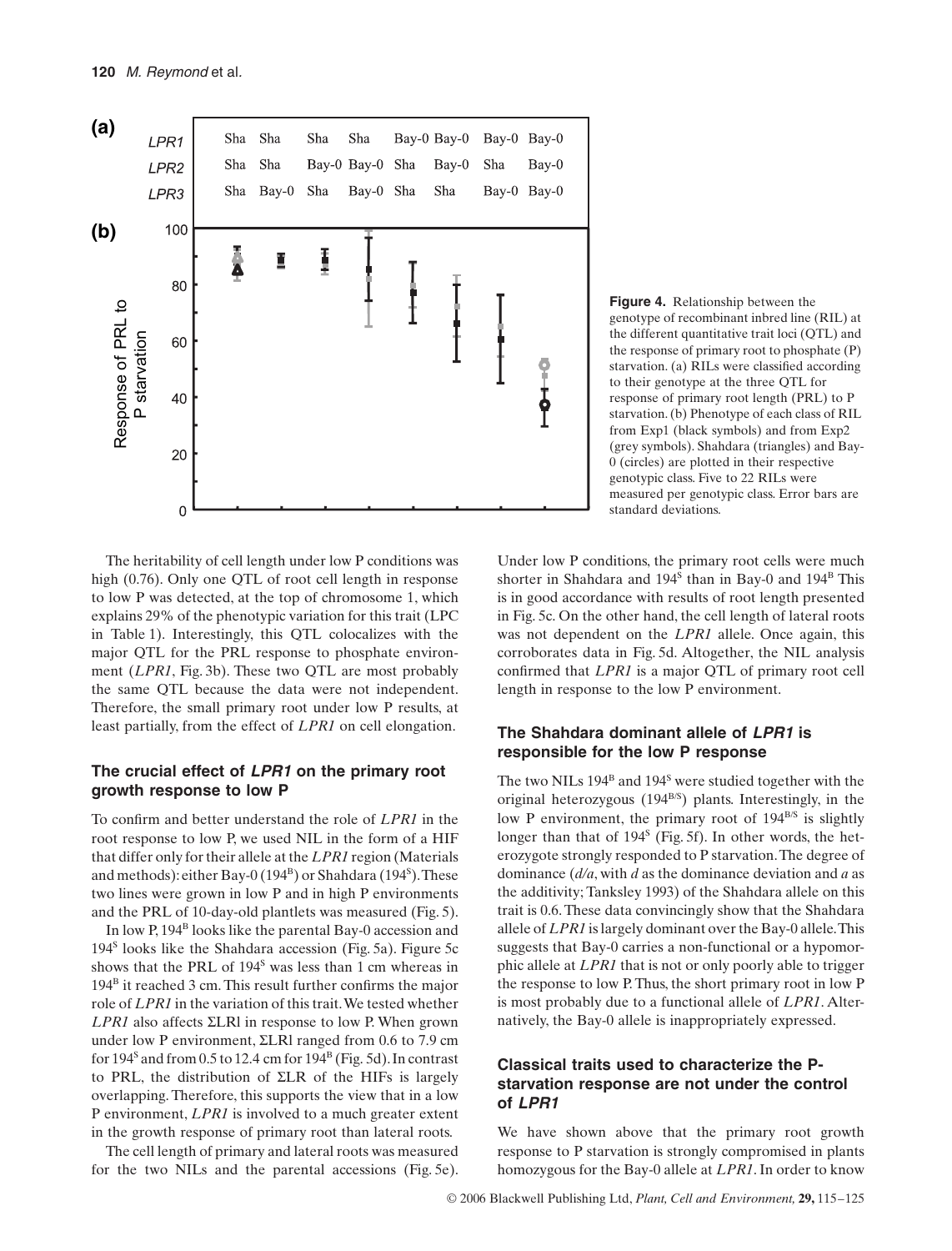

**Figure 5.** Effect of *LPR1* on primary and lateral root lengths. Pictures of the Bay-0 (Bay), Shahdara (Sha) and the NIL 194<sup>B</sup> and 194<sup>S</sup> grown for 10 d on (a) low P medium and (b) high P medium (scale bars = 1 cm). Frequency distributions (%) of the (c) primary root length (PRL) and (d) total lateral root length of the NIL 194<sup>B</sup> and 194<sup>S</sup> grown in low P for 10 d.Values from NIL 194<sup>S</sup> and 194<sup>B</sup> are represented by black and white bars, respectively. (e) Root cell length of the parental accessions (Bay-0 and Shahdara) and the NIL 194<sup>B</sup> and 194<sup>S</sup> grown for 10 d on a high P (+P) or low P (–P) medium. Bars represent the average length (and its standard error) of primary root cells (white) and lateral root cells (black). Bars labelled with different letters are significantly different at  $P = 0005$ . (f) PRL of the 194<sup>B/S</sup> grown on a low P medium. Progeny of a 194<sup>B/S</sup> heterozygote has been grown on low P medium. For each seedling, the primary root length has been measured and the genotype at *LPR1* determined with the MSAT1.10 and NGA248 markers. Bars labelled with different letters are significantly different at  $P = 0.01$ . Error bar represents the standard error.

whether this allele reduces the whole P signalling pathway, we performed a comparative analysis of  $194<sup>B</sup>$  and  $194<sup>S</sup>$  lines for several typical low P responses.

Among the morphological responses to P starvation is the increase in the density and length of root hair (Zhang, Lynch & Brown 2003). The  $194^B$  and  $194^S$  plantlets increased their root hair length by 33 and 54%, respectively, in low compared to high P conditions (Fig. 6a). The root hair density (defined as the number of observable root hairs per mm of root) was increased by 97% for 194<sup>S</sup> grown in low P compared to 194<sup>S</sup> grown in high P. For 194<sup>B</sup>, the density was only slightly increased (20%) (Fig. 6b). Nevertheless, the Bay-0 allele at *LPR1* does not interfere with root hair growth stimulation by low P.

P starvation also enhances the anthocyanin content in shoot (Ticconi *et al*. 2001). Anthocyanins were extracted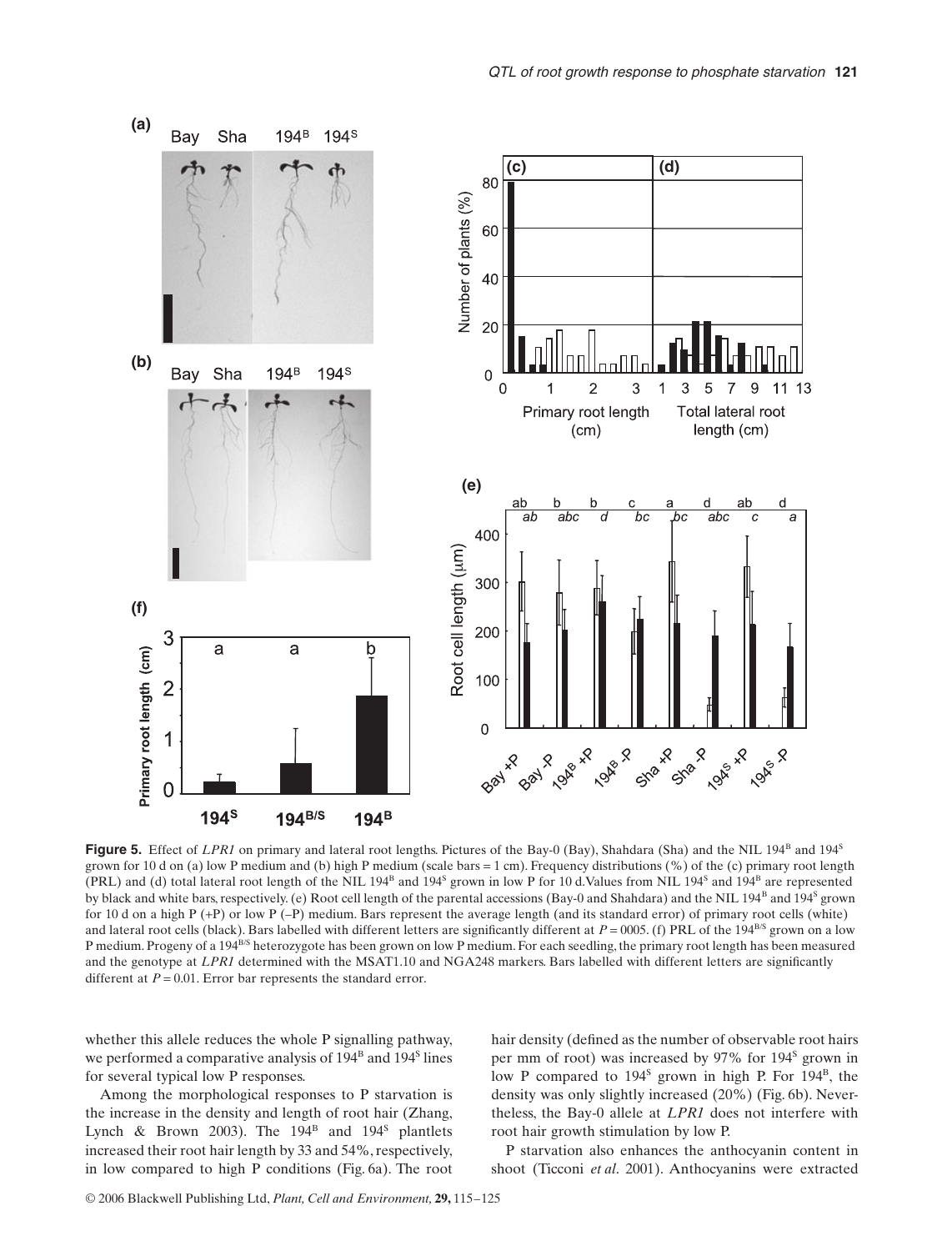

**Figure 6.** *LPR1* does not affect other typical low-phosphate (P) responses. Root hair length (a) and density (b) of the primary root from NIL grown on high  $P (+P)$  or low  $P (-P)$ medium. Bar labelled with different letters are significantly different at *P* = 0.01. Error bar represents the standard error. (c) Anthocyanins of 10-day-old seedlings grown on high  $P (+P)$  or low  $P (-P)$  medium were extracted and absorbance reported to the fresh weight. Bar labelled with different letters are significantly different at  $P = 0.01$ . Error bar represents the standard error. (d) *in vivo* BCIP revelation of acidic phosphatases. Ten-day-old 194<sup>B</sup> and 194<sup>S</sup> seedlings grown on low or high P medium were stained with BCIP before picture (scale bars =  $150 \mu m$ ). (e) Expression of the P transporter Pht1;4 in NIL 194<sup>B</sup> and 194<sup>S</sup> RT-PCR have been performed on RNA extracted from 10-d-old seedlings grown on high  $P (+P)$  or low  $P (-P)$  medium. PCR on genomic DNA is a control of RT-PCR specificity. The expression of actin served to control the amount of template used for PCR (Misson *et al*. 2004).

from 194<sup>B</sup> and 194<sup>S</sup> plantlets grown either on low or high P. When grown on similar P conditions, both NILs accumulated similar anthocyanin content (Fig. 6c). In particular, under P starvation, the anthocyanin content of both lines was 10–60 times higher compared to high P, thus demonstrating that *LPR1* does not play a major role in this response.

Excretion of acidic phosphatases (APs) is also a landmark of P starvation (Trull & Deikman 1998). We used BCIP staining (Trull & Deikman 1998) to monitor *in vivo* the AP activity in plants cultivated either on low or high P. We observed an equivalent strong blue staining on the roots of P-starved  $194^B$  and  $194^S$  seedlings (Fig. 6d) whereas no staining could be detected with the high P seedlings. This strongly suggests that *LPR1* is not crucial for the excretion of APs in response to P starvation.

Finally, we monitored the expression of *Pht1;4*, a gene coding for a high-affinity phosphate transporter whose transcript level is strongly increased under P-deficient conditions (Muchhal, Pardo & Raghothama 1996; Misson *et al*. 2004). The same expression levels were observed for  $194<sup>B</sup>$ 

and 194S ; in both lines, the RT-PCR product of *Pht1;4* was detectable only in low P plants (Fig. 6e).

## *LPR1* **does not affect root growth in response to N, Fe or S deficiencies**

Root architecture is also modulated by the availability of other mineral nutrients including N, Fe and S (Forde & Lorenzo 2001; Lopez-Bucio, Cruz-Ramirez & Herrera-Estrella 2003). In order to investigate whether *LPR1* is also involved in the control of architectural responses triggered by other nutrient deficiencies, NILs 194<sup>B</sup> and 194<sup>S</sup> were grown on separate MS media lacking N, lacking Fe and lacking S. N-starved plants began to show chlorosis symptoms 4 d after germination and developed a longer primary root compared to non-starved plants. Fe starvation resulted in a severe chlorosis and poor growth of both the shoot and roots. Finally, S deficiency also reduced growth and induced a strong development of root hairs (data not shown). For all of these growth conditions, we were unable to detect any difference between 194<sup>B</sup> and 194<sup>S</sup>. This sug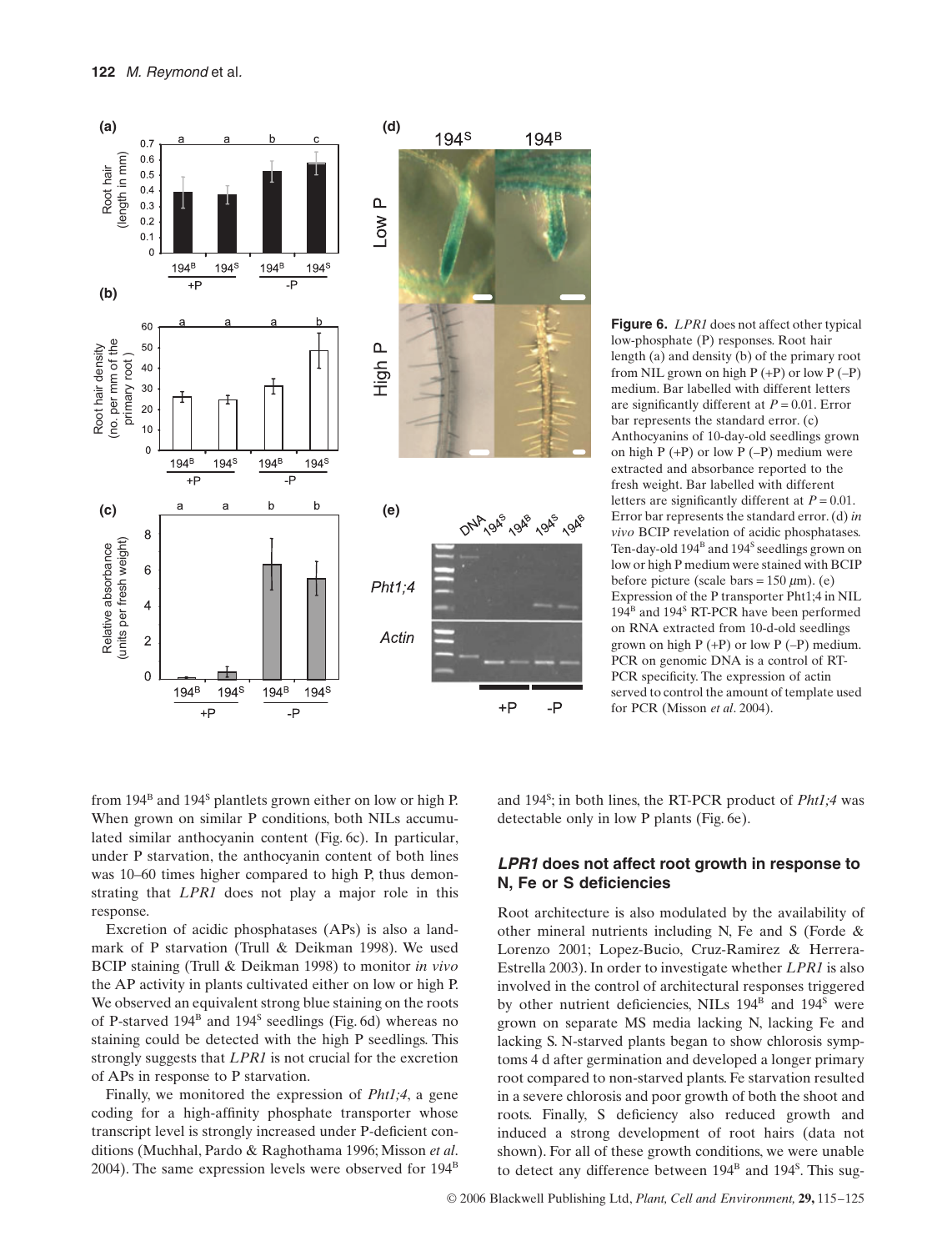gests that *LPR1* is not involved in a general nutrientdeficiency response (data not shown).

#### **DISCUSSION**

#### **QTL for root growth response to low P**

In the field, plants are exposed to spatially and timeheterogeneous environments. These conditions hinder the precise QTL detection of any growth trait. It is not difficult to imagine that mapping QTL for root growth in soil is an even more challenging task. In a pioneer study, Reiter *et al*. (1991) reported that P starvation reduces root weight of maize grown in the field. They have also mapped several QTL, one of which specifically reduces root dry weight (i.e. not shoot dry weight). As far as we know, no other QTL for root growth related to P starvation have been described in maize or any other species.

With the adoption of *Arabidopsis* growing *in vitro*, root development can be standardized. This opens the way to fine mapping and analysis of QTL controlling root growth. Examination of the Bay-0 and Shahdara accessions showed their particularly contrasted phenotype in low P.

We have carried out two independent QTL experiments, and three QTL involved in the PRL response to P starvation have been detected in each experiment. These are the first described QTL of the growth response to P starvation in *Arabidopsis*. We have also mapped the QTL of root growth in low P as well as in high P (M. Reymond, S. Svistoonoff, L. Nussaume & T. Desnos, unpublished results). One of the QTL of root growth in a high P medium is located on chromosome 4 and colocates with *LPR3*. It might correspond to PRL3, a QTL mapped using the same set of Bay- $0 \times$ Shahdara RILs and grown in N-enriched medium (Loudet *et al*. 2005). *LPR3* displays the same allelic effect as PRL3; thus, it is possible that they correspond to the same locus. Alternatively, these two QTL are distinct but are located in the same chromosome region. No other QTL of PRL are colocated near *LPR1* or *LPR2* (Loudet *et al*. 2005 and this study). Therefore, we think these two QTL are specific in their response to the P environment. In addition, when the NILs  $194<sup>B</sup>$  and  $194<sup>S</sup>$  were grown on a medium depleted in N, Fe or S, they behaved similarly, suggesting that the response controlled by *LPR1* is not triggered by other nutrient deficiencies. This further supports the view that *LPR1* is a specific QTL of the response to low P. Although *LPR1* is involved in two architectural responses to low P – PRL and length of primary root cells – it does not affect other responses to P starvation. Our results with the HIF, which differ only in the region of *LPR1*, demonstrate that the other typical P-starvation responses like the increase in root hair length, the accumulation of anthocyanins, the excretion of acidic phosphatases or the expression of the P-transporter gene *Pht1;4* are not modulated by *LPR1*. In particular, plants homozygous for the Bay-0 allele at the QTL, the root growth of which is almost insensitive to low P, still activate these other low P-induced responses. Therefore, *LPR1* seems to be involved in a specific low P response, resulting in a reduced primary root growth rather than a general pathway of low P sensing.

#### **P starvation reduces cell elongation**

Under P starvation, by comparison to high P conditions, the Bay-0 and Shahdara accessions behaved quite differently. Bay-0 cell length was reduced by 52% whereas that of Shahdara was reduced by 90%. A similar range of variation was observed in the RIL population for which low P reduces primary root and cell lengths. By contrast to high P conditions, there is a significant correlation  $(R^2 = 0.33)$ between the primary root and the cell lengths (data not shown). This indicates that, in this RIL population, cell elongation is one of the main targets of P starvation in reducing the PRL. This result corroborates with the data presented by Sànchez-Calderón *et al*. (2005) and shows that, in the Columbia genetics background, P starvation inhibits root cell elongation and meristem activity.

We have detected three QTL for the primary root response to low P. One of these, *LPR1*, also controls the primary root cell length. This QTL explains more than 52% of the variation of PRL and around 30% of the variation of primary root cell length. Therefore, *LPR1* is a major QTL controlling cell elongation of the primary root growing under P starvation. *LPR1* might represent one of the loci that mediate the low P induced short root phenotype described by Sànchez-Calderón *et al*. (2005). For the three QTL, the Shahdara allele enhances the response to low P (reduction of root length). Because we did not find QTL for cell length colocating with *LPR2* and *LPR3*, these last two QTL must affect growth in another way; they may control the rate of cell production in the meristem. Altogether, these data show that P starvation has several targets when reducing root elongation. These targets are cell elongation, as revealed by *LPR1*, and perhaps the activity of the root meristem.

Only a very few genes/QTL that control specifically the elongation of root cells have been described. Recently, Mouchel, Briggs & Hardtke (2004) mapped a major effect QTL that controls the primary root growth through cell proliferation and elongation. They have isolated the corresponding gene (*BREVIX*) and T-DNA mutants. These mutants do not display abnormal growth response to low P (Mouchel *et al*. 2004). *BREVIX* maps at the top of chromosome 1 but not within the MSAT1.10/NGA248 interval where *LPR1* is located.

## **The Shahdara dominant allele of** *LPR1* **is responsible for the low P response**

The fact that Bay-0 is still able to trigger several other typical low P responses demonstrates that it is not affected in a general low P-sensing mechanism. Instead, it may be altered in a root-specific growth signal/process. The recessiveness of the Bay-0 allele of *LPR1*, compared to the Shahdara allele, supports the idea that Bay-0 has lost a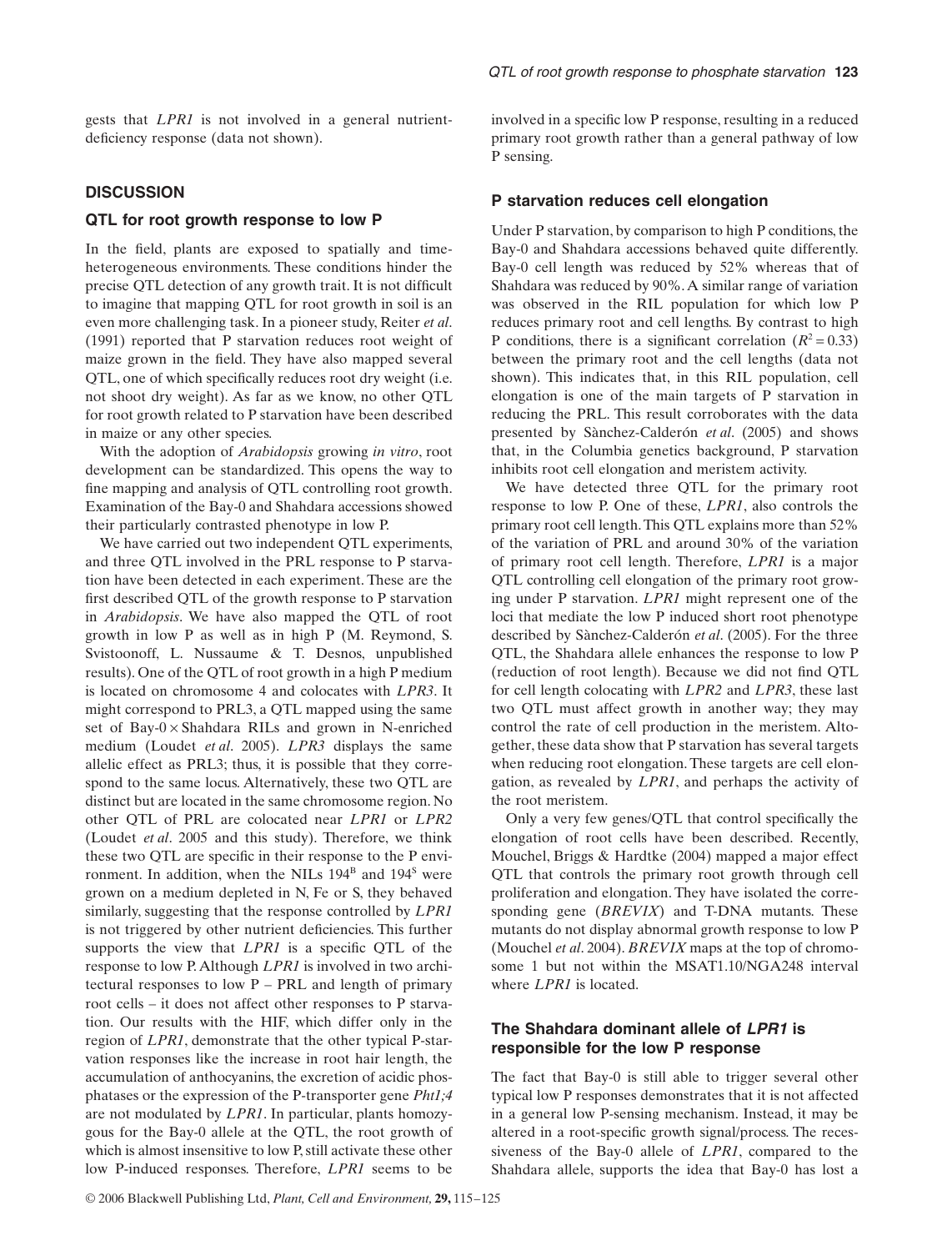function. Taken together, these data support the idea that *LPR1* is a positive factor that contributes in inhibiting or reducing root growth in low P.

We showed that the Shahdara allele of *LPR1* is largely dominant over the Bay-0 allele and is responsible for the response of the primary root to low P. This situation is in contrast with that of *PDR2* for which the recessive mutant allele (*pdr2*) hypersensitizes root growth response to low P (Ticconi *et al*. 2004). Both *LPR1* and *PDR2* specifically affect the root. This supports the speculative view according to which these two functions operate in a common molecular process, but in opposite direction. *PDR2* maps on chromosome five, thus it is not an allele of *LPR1*. *PDR2* is supposed to function at a low P-sensitive checkpoint control during root development (Ticconi *et al*. 2004). In terms of molecular mechanisms, *LPR1* would be a positive sensor/transductor and *PDR2* a negative one. It would be interesting to test whether the function of *LPR1* needs that of *PDR2* in mediating the response to low P.

#### **Natural diversity in the P-starvation response**

In this work, we investigated the natural variation in root length and growth of roots in response to low P. In a small panel of accessions, we observed contrasting root growth responses. A previous study has already unravelled the natural variation in this response (Chevalier *et al*. 2003). However, our growth conditions gave marked differences between accessions compared to those of Chevalier *et al*. (2003). For example, Col exhibits a strong response to our low P conditions (5 µM P), whereas in Chevalier *et al*. (2003) (1  $\mu$ M P) the primary root is only slightly affected. In addition, comparing Col, L*.er* and WS shows that WS exhibits the strongest response in Chevalier *et al*. (2003), whereas in our conditions this is exhibited in Col. These discrepancies may be caused by the different ways the plantlets were grown. Firstly, our growth medium contained 1% sucrose and the mineral solution was more diluted than the one used in Chevalier *et al*. (2003). Secondly, Chevalier *et al*. (2003). their lines were germinated on a 1 mM P medium for 6 d before transferring the plantlets either to a 1 mM P or a  $1 \mu$ M P medium. The root lengths were then measured 2 weeks after the transfer. In our protocol, the lines were continuously grown on a low (5  $\mu$ M) and a high P (500  $\mu$ M) medium, and the lengths measured at day 10. Finally, the light sources were also different. It is therefore possible that some accessions are more sensitive than the others to some aspects of these growth conditions.

The results that we present here confirm the wide range of response to low P in natural accessions of *A. thaliana*. Unfortunately, there are no data available on soil composition, particularly in P availability, from which these accessions originated. Therefore, it remains to be clarified whether these growth responses to low P have ecological significance. In particular, whether the poor response of accessions like Bay-0 and L.*er* result from their tolerance or insensitivity to low P is yet to be determined.

## **CONCLUSION**

We have mapped three QTL controlling the primary root response to low P. *LPR1*, which maps at the top of chromosome 1, is a major QTL of primary root cell elongation in response to low P, and the Shahdara allele is dominant over the Bay-0 allele. *LPR1* is not involved in other classical Pstarvation responses, and neither is it involved in the growth response to other mineral (N, S and Fe) deficiencies.

# **ACKNOWLEDGMENTS**

We thank Audrey Creff, Serge Chiarenza and Renaud Blervaque for their help in the microscope slide mounting used for the cell length measurements, Séverine Boiry and the team of the GRAP for taking care of our plants, Xenie Johnson for reading the manuscript and the NASC for providing the accession seeds.

# **REFERENCES**

- Basten C.J., Weir B.S. & Zeng Z.B. (1995) *QTL Cartographer: A Reference Manual and Tutorial for QTL Mapping*. Center for Quantitative Genetics, North Carolina State University, NC, USA.
- Chevalier F., Pata M., Nacry P., Doumas P. & Rossignol M. (2003) Effects of phosphate availability on the root system architecture: large-scale analysis of the natural variation between Arabidopsis accessions. *Plant, Cell and Environment* **26,** 1839–1850.
- Churchill G.A. & Doerge R.W. (1994) Empirical threshold values for quantitative trait mapping. *Genetics* **138,** 963–971.
- Drew M.C. (1975) Comparison of the effects of a localised supply of phosphate, nitrate, ammonium and potassium on the growth of the seminal root system, and the shoot, in barley. *New Phytology* **75,** 479–490.
- Forde B. & Lorenzo H. (2001) The nutritional control of root development. *Plant Soil* **232,** 51–68.
- Johnson J.F., Vance C.P. & Allan D.L. (1996) Phosphorus deficiency in *Lupinus albus*. Altered lateral root development and enhanced expression of phosphoenolpyruvate carboxylase. *Plant Physiology* **112,** 31–41.
- Lander E.S. & Botstein D. (1989) Mapping mendelian factors underlying quantitative traits using RFLP linkage maps. *Genetics* **121,** 185–199.
- Linkohr B.I., Williamson L.C., Fitter A.H. & Leyser H.M. (2002) Nitrate and phosphate availability and distribution have different effects on root system architecture of Arabidopsis. *Plant Journal* **29,** 751–760.
- Lopez-Bucio J., Cruz-Ramirez A. & Herrera-Estrella L. (2003) The role of nutrient availability in regulating root architecture. *Current Opinion in Plant Biology* **6,** 280–287.
- Loudet O., Chaillou S., Camilleri C., Bouchez D. & Daniel-Vedele F. (2002) Bay-0  $\times$  Shahdara recombinant inbred line population: a powerful tool for the genetic dissection of complex traits in Arabidopsis. *Theoretical and Applied Genetics* **104,** 1173–1184.
- Loudet O., Gaudon V., Trubuil A. & Daniel-Vedele F. (2005) Quantitative trait loci controlling root growth and architecture in *Arabidopsis thaliana* confirmed by heterogeneous inbred family. *Theoretical and Applied Genetics* **110,** 742–753.
- Ma Z., Baskin T.I., Brown K.M. & Lynch J.P. (2003) Regulation of root elongation under phosphorus stress involves changes in ethylene responsiveness. *Plant Physiology* **131,** 1381–1390.
- Misson J., Thibaud M.-C., Bechtold N., Raghothama K.G. & Nussaume L. (2004) Transcriptional regulation and functional prop-